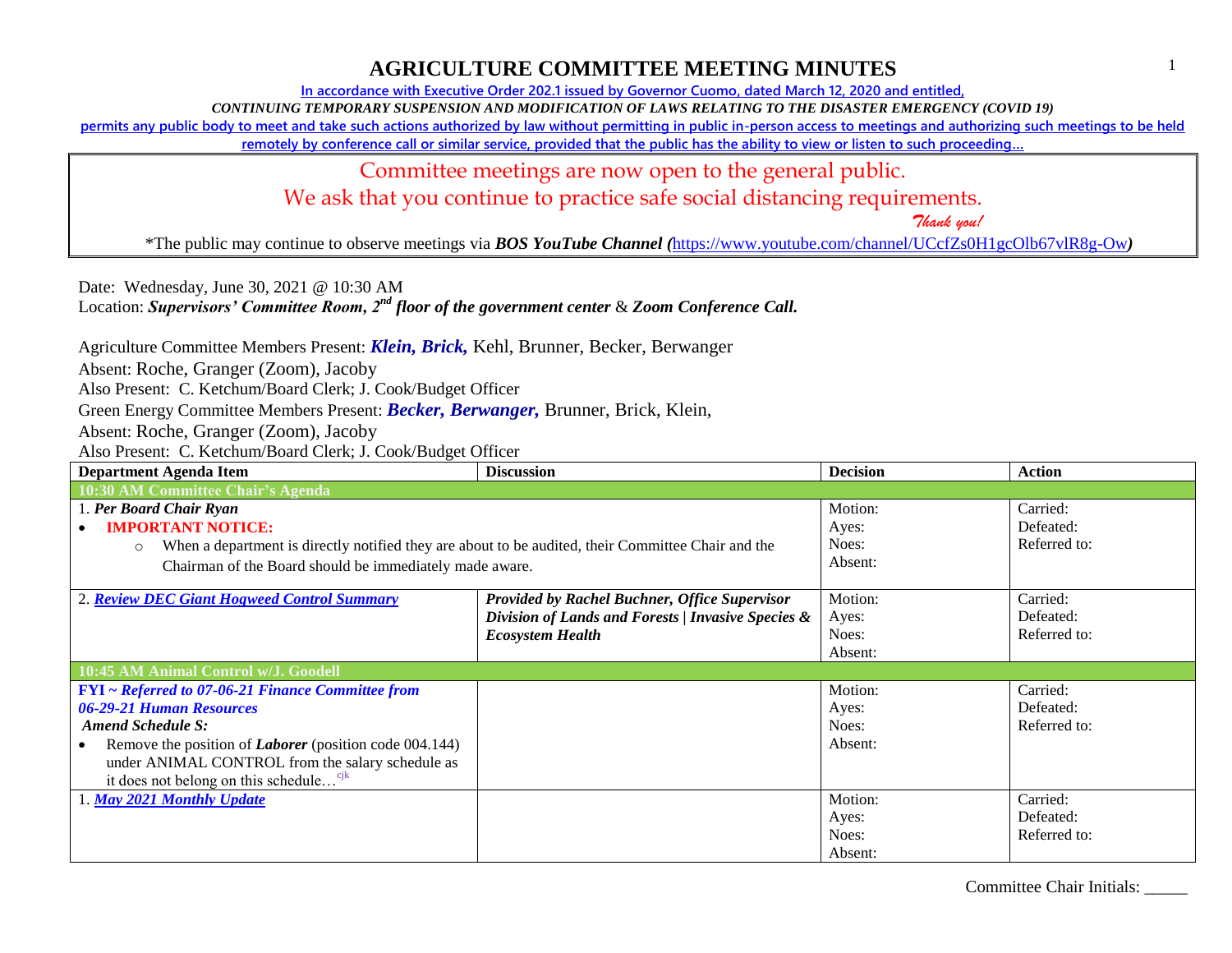2

#### **AGRICULTURE COMMITTEE MEETING MINUTES**

**In accordance with Executive Order 202.1 issued by Governor Cuomo, dated March 12, 2020 and entitled,**

*CONTINUING TEMPORARY SUSPENSION AND MODIFICATION OF LAWS RELATING TO THE DISASTER EMERGENCY (COVID 19)*

**permits any public body to meet and take such actions authorized by law without permitting in public in-person access to meetings and authorizing such meetings to be held** 

**remotely by conference call or similar service, provided that the public has the ability to view or listen to such proceeding…**

Committee meetings are now open to the general public.

We ask that you continue to practice safe social distancing requirements.

 *Thank you!*

\*The public may continue to observe meetings via *BOS YouTube Channel (*<https://www.youtube.com/channel/UCcfZs0H1gcOlb67vlR8g-Ow>*)*

Date: Wednesday, June 30, 2021 @ 10:30 AM Location: *Supervisors' Committee Room, 2nd floor of the government center* & *Zoom Conference Call.*

Agriculture Committee Members Present: *Klein, Brick,* Kehl, Brunner, Becker, Berwanger

Absent: Roche, Granger (Zoom), Jacoby

Also Present: C. Ketchum/Board Clerk; J. Cook/Budget Officer

Green Energy Committee Members Present: *Becker, Berwanger,* Brunner, Brick, Klein,

Absent: Roche, Granger (Zoom), Jacoby

| <b>Department Agenda Item</b>                                                                             | <b>Discussion</b> | <b>Decision</b> | <b>Action</b> |
|-----------------------------------------------------------------------------------------------------------|-------------------|-----------------|---------------|
| 2. Review NYS Ag. & Markets Reports:                                                                      |                   | Motion:         | Carried:      |
| <b>Dog Control Officer Inspection Report (completed on</b>                                                |                   | Ayes:           | Defeated:     |
| 05/25/21)                                                                                                 |                   | Noes:           | Referred to:  |
| <b>Municipal Shelter Inspection Report (completed on</b>                                                  |                   | Absent:         |               |
| 05/25/21                                                                                                  |                   |                 |               |
|                                                                                                           |                   |                 |               |
| 3. Puppy Playground Reveal & Celebration                                                                  |                   | Motion:         | Carried:      |
| Hosted by the Animal Friends of Wyoming County                                                            |                   | Ayes:           | Defeated:     |
| volunteer group                                                                                           |                   | Noes:           | Referred to:  |
| The event will take place at the Wyoming County Animal<br>$\bullet$                                       |                   | Absent:         |               |
| Shelter, Sunday, July 25, 2021 at 11:00 AM.                                                               |                   |                 |               |
| Please RSVP your attendance by July 9, 2021                                                               |                   |                 |               |
| 11:00 AM Cooperative Extension w/A. Griffith                                                              |                   |                 |               |
| 1. General Update                                                                                         |                   | Motion:         | Carried:      |
| 4-H: We will be running a full slate at the Wyoming County Fair as per usual; 4-H will not be             |                   | Ayes:           | Defeated:     |
| participating in the NYS State Fair, as the decision was made by the state 4-H office and state officials |                   | Noes:           | Referred to:  |
| to preclude 4-H participation in light of COVID restrictions; looking forward to utilizing the new barn;  |                   | Absent:         |               |
| exploring potential hybrid bidding options for the livestock auction; fair books are available at the     |                   |                 |               |
| office                                                                                                    |                   |                 |               |
| Ag: fielding many questions about the recent bee-keeping update to Article 15 of the AML. The             |                   |                 |               |
|                                                                                                           |                   |                 |               |
| update:                                                                                                   |                   |                 |               |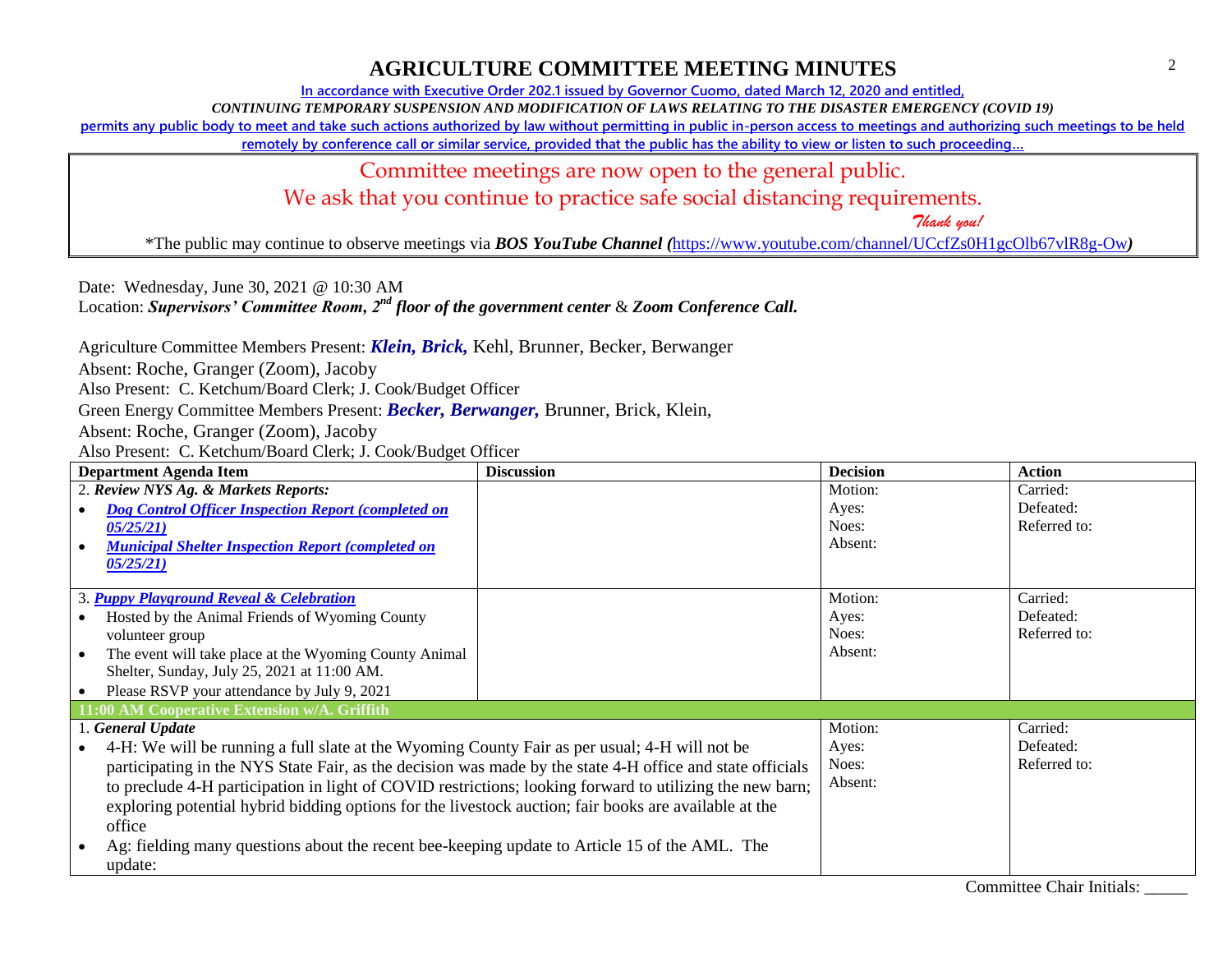# **AGRICULTURE COMMITTEE MEETING MINUTES**

**In accordance with Executive Order 202.1 issued by Governor Cuomo, dated March 12, 2020 and entitled,**

*CONTINUING TEMPORARY SUSPENSION AND MODIFICATION OF LAWS RELATING TO THE DISASTER EMERGENCY (COVID 19)*

**permits any public body to meet and take such actions authorized by law without permitting in public in-person access to meetings and authorizing such meetings to be held** 

**remotely by conference call or similar service, provided that the public has the ability to view or listen to such proceeding…**

Committee meetings are now open to the general public.

We ask that you continue to practice safe social distancing requirements.

 *Thank you!*

\*The public may continue to observe meetings via *BOS YouTube Channel (*<https://www.youtube.com/channel/UCcfZs0H1gcOlb67vlR8g-Ow>*)*

Date: Wednesday, June 30, 2021 @ 10:30 AM

Location: *Supervisors' Committee Room, 2nd floor of the government center* & *Zoom Conference Call.*

Agriculture Committee Members Present: *Klein, Brick,* Kehl, Brunner, Becker, Berwanger

Absent: Roche, Granger (Zoom), Jacoby

Also Present: C. Ketchum/Board Clerk; J. Cook/Budget Officer

Green Energy Committee Members Present: *Becker, Berwanger,* Brunner, Brick, Klein,

Absent: Roche, Granger (Zoom), Jacoby

|                                                                                                 |                                                                                                     | <b>Department Agenda Item</b>                                                              | <b>Discussion</b>                                                                                     | <b>Decision</b> | <b>Action</b> |
|-------------------------------------------------------------------------------------------------|-----------------------------------------------------------------------------------------------------|--------------------------------------------------------------------------------------------|-------------------------------------------------------------------------------------------------------|-----------------|---------------|
|                                                                                                 | $\circ$                                                                                             | provides for the Apiary Industry Advisory Committee and designates the Commissioner of     |                                                                                                       |                 |               |
|                                                                                                 |                                                                                                     | Agriculture as the chairperson of the committee;                                           |                                                                                                       |                 |               |
|                                                                                                 | $\circ$                                                                                             | establishes a cooperative honeybee health improvement program, which includes the          |                                                                                                       |                 |               |
|                                                                                                 |                                                                                                     | registration of apiaries (noting number of colonies, county where located, and contact     |                                                                                                       |                 |               |
|                                                                                                 |                                                                                                     | information for person responsible);                                                       |                                                                                                       |                 |               |
|                                                                                                 | $\circ$                                                                                             | provides for an annual inspection of apiaries selling nucleus colonies;                    |                                                                                                       |                 |               |
|                                                                                                 | O                                                                                                   |                                                                                            | requires the Commissioner of Agriculture to provide beekeepers with advance notice of apiary          |                 |               |
|                                                                                                 |                                                                                                     | inspections;                                                                               |                                                                                                       |                 |               |
|                                                                                                 | $\circ$                                                                                             | amends the Real Property Tax Law (RPTL) to clarify the farm buildings property tax         |                                                                                                       |                 |               |
|                                                                                                 |                                                                                                     | exemption for the bee industry; and                                                        |                                                                                                       |                 |               |
|                                                                                                 | $\circ$                                                                                             | amends AML section 301 (9) to include more bee products in the definition of "gross sales" |                                                                                                       |                 |               |
|                                                                                                 |                                                                                                     | for the Agricultural Value Assessment program.                                             |                                                                                                       |                 |               |
| $\bullet$                                                                                       |                                                                                                     |                                                                                            | Both our programmatic and regional Ag teams are back in the field and have a full slate; our local Ag |                 |               |
|                                                                                                 | team had a very successful garden day event at the outset of summer                                 |                                                                                            |                                                                                                       |                 |               |
| Wyoming County will be completing the RFP for the Western Region's Shared Business Network this |                                                                                                     |                                                                                            |                                                                                                       |                 |               |
|                                                                                                 | fall; the cycle was delayed for a year due to COVID.                                                |                                                                                            |                                                                                                       |                 |               |
| Our new model milking cow is proving VERY popular!<br>$\bullet$                                 |                                                                                                     |                                                                                            |                                                                                                       |                 |               |
| $\bullet$                                                                                       | CCE Wyoming lost a dear friend and incredible advocate. It is with deep sadness that Exec. Director |                                                                                            |                                                                                                       |                 |               |
|                                                                                                 |                                                                                                     |                                                                                            | Griffith inform you all that Cindy Parker, (Board of Directors President) passed away unexpectedly at |                 |               |
|                                                                                                 |                                                                                                     | home on Monday, 5/31.                                                                      |                                                                                                       |                 |               |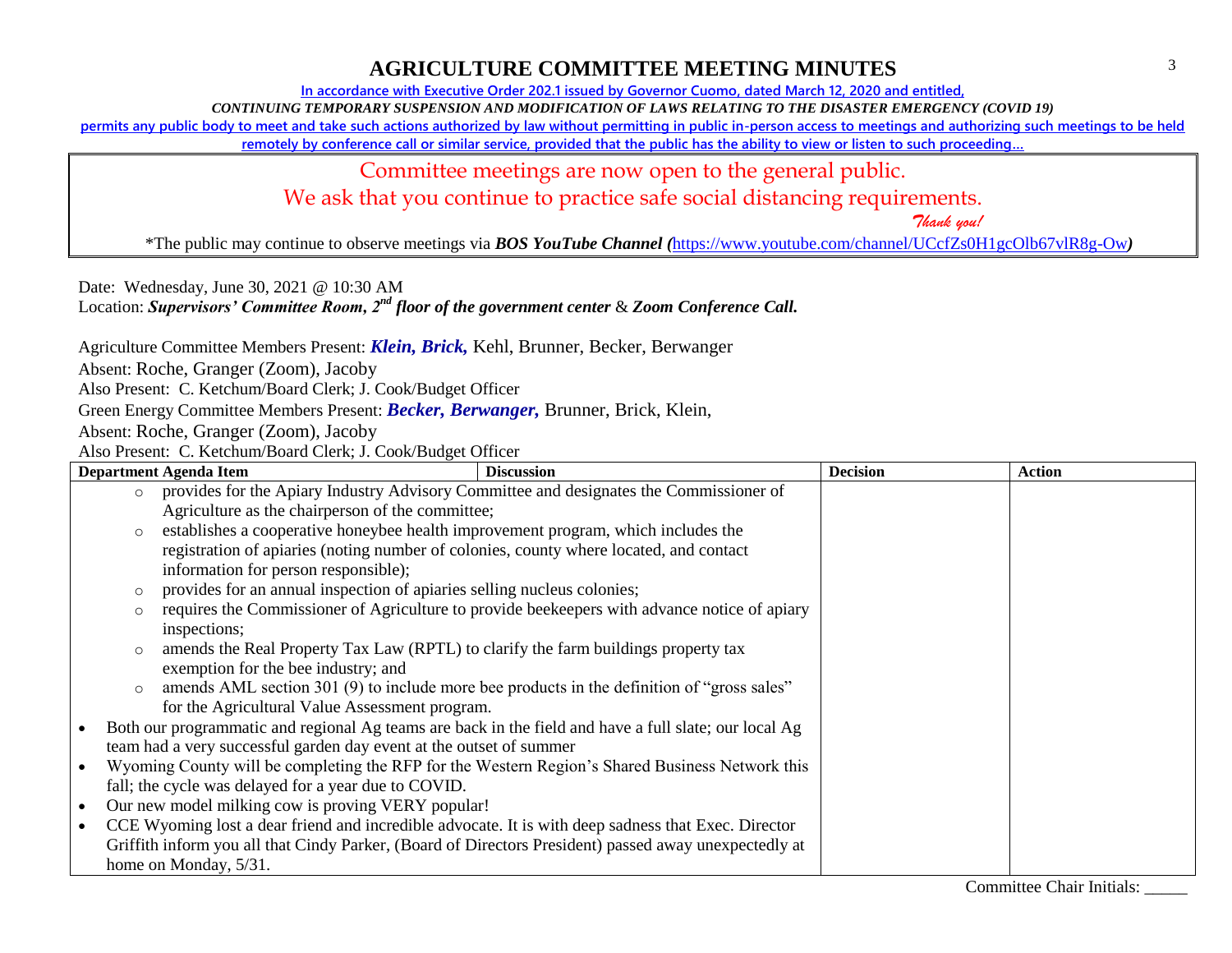## **AGRICULTURE COMMITTEE MEETING MINUTES**

**In accordance with Executive Order 202.1 issued by Governor Cuomo, dated March 12, 2020 and entitled,**

*CONTINUING TEMPORARY SUSPENSION AND MODIFICATION OF LAWS RELATING TO THE DISASTER EMERGENCY (COVID 19)*

**permits any public body to meet and take such actions authorized by law without permitting in public in-person access to meetings and authorizing such meetings to be held** 

**remotely by conference call or similar service, provided that the public has the ability to view or listen to such proceeding…**

Committee meetings are now open to the general public.

We ask that you continue to practice safe social distancing requirements.

 *Thank you!*

\*The public may continue to observe meetings via *BOS YouTube Channel (*<https://www.youtube.com/channel/UCcfZs0H1gcOlb67vlR8g-Ow>*)*

Date: Wednesday, June 30, 2021 @ 10:30 AM Location: *Supervisors' Committee Room, 2nd floor of the government center* & *Zoom Conference Call.*

Agriculture Committee Members Present: *Klein, Brick,* Kehl, Brunner, Becker, Berwanger

Absent: Roche, Granger (Zoom), Jacoby

Also Present: C. Ketchum/Board Clerk; J. Cook/Budget Officer

Green Energy Committee Members Present: *Becker, Berwanger,* Brunner, Brick, Klein,

Absent: Roche, Granger (Zoom), Jacoby

| <b>Department Agenda Item</b>                                                                                         | <b>Discussion</b>                                  | <b>Decision</b> | <b>Action</b> |
|-----------------------------------------------------------------------------------------------------------------------|----------------------------------------------------|-----------------|---------------|
| Soil & Water w/A. Fagan                                                                                               |                                                    |                 |               |
| <b>L. Review Spring 2021, 2021 Wyoming County Project</b>                                                             |                                                    | Motion:         | Carried:      |
| <b>Spotlight.</b>                                                                                                     |                                                    | Ayes:           | Defeated:     |
|                                                                                                                       |                                                    | Noes:           | Referred to:  |
|                                                                                                                       |                                                    | Absent:         |               |
|                                                                                                                       |                                                    |                 |               |
|                                                                                                                       |                                                    |                 |               |
| <b>County Forestlands w/</b>                                                                                          |                                                    |                 |               |
| There was some discussion over the oak tree infestation and                                                           | County Forester, Eric Stawitzky will be invited to | Motion:         | Carried:      |
| the Gypsy moth.                                                                                                       | the next Ag. Committee meeting to discuss          | Ayes:           | Defeated:     |
|                                                                                                                       | further                                            | Noes:           | Referred to:  |
|                                                                                                                       |                                                    | Absent:         |               |
|                                                                                                                       |                                                    |                 |               |
|                                                                                                                       |                                                    |                 |               |
| Dairy Industry w/S. Klein                                                                                             |                                                    |                 |               |
| Committee Chair Klein, T/Castile offered that Supervisor Grant, T/Bennington asked him how to attract more            |                                                    | Motion:         | Carried:      |
| veterinary business to Wyoming County? There was discussion over the cost of everything doubling. Trucking,           |                                                    | Ayes:           | Defeated:     |
| availability and cost are all an issue. There was talk over the state creating legislation to completely do away with |                                                    | Noes:           | Referred to:  |
| plastics and exactly how that could be accomplished. A long conversation over recyclables took place. Committee       |                                                    | Absent:         |               |
| Chair Klein, T/Castile shared that Happy the elephant from a NYC Zoo has been granted habeas corpus and what          |                                                    |                 |               |
| that could mean for the dairy industry.                                                                               |                                                    |                 |               |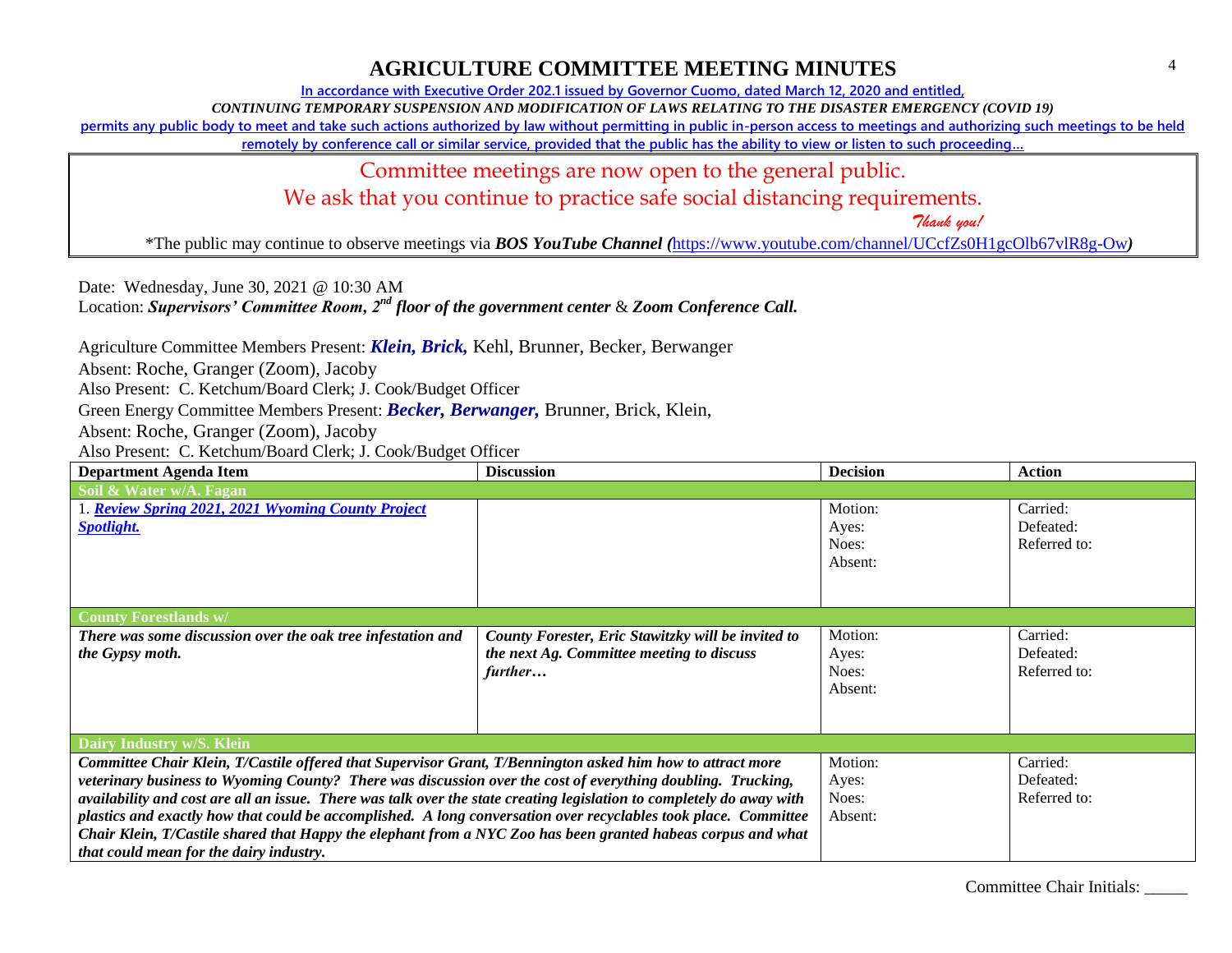#### **AGRICULTURE COMMITTEE MEETING MINUTES**

**In accordance with Executive Order 202.1 issued by Governor Cuomo, dated March 12, 2020 and entitled,**

*CONTINUING TEMPORARY SUSPENSION AND MODIFICATION OF LAWS RELATING TO THE DISASTER EMERGENCY (COVID 19)*

**permits any public body to meet and take such actions authorized by law without permitting in public in-person access to meetings and authorizing such meetings to be held** 

**remotely by conference call or similar service, provided that the public has the ability to view or listen to such proceeding…**

Committee meetings are now open to the general public.

We ask that you continue to practice safe social distancing requirements.

 *Thank you!*

\*The public may continue to observe meetings via *BOS YouTube Channel (*<https://www.youtube.com/channel/UCcfZs0H1gcOlb67vlR8g-Ow>*)*

Date: Wednesday, June 30, 2021 @ 10:30 AM Location: *Supervisors' Committee Room, 2nd floor of the government center* & *Zoom Conference Call.*

Agriculture Committee Members Present: *Klein, Brick,* Kehl, Brunner, Becker, Berwanger Absent: Roche, Granger (Zoom), Jacoby Also Present: C. Ketchum/Board Clerk; J. Cook/Budget Officer

Green Energy Committee Members Present: *Becker, Berwanger,* Brunner, Brick, Klein,

Absent: Roche, Granger (Zoom), Jacoby

Also Present: C. Ketchum/Board Clerk; J. Cook/Budget Officer

| <b>Department Agenda Item</b>        | <b>Discussion</b>               | <b>Decision</b>                      | <b>Action</b>                         |
|--------------------------------------|---------------------------------|--------------------------------------|---------------------------------------|
|                                      |                                 |                                      |                                       |
| <b>Ag. &amp; Farmland Protection</b> |                                 |                                      |                                       |
|                                      | $\sim$ Nothing to Report $\sim$ | Motion:<br>Ayes:<br>Noes:<br>Absent: | Carried:<br>Defeated:<br>Referred to: |
| <b>Conservation w/</b>               |                                 |                                      |                                       |
|                                      | $\sim$ Nothing to Report $\sim$ | Motion:<br>Ayes:<br>Noes:<br>Absent: | Carried:<br>Defeated:<br>Referred to: |
| <b>Fair Association w/M. Roche</b>   |                                 |                                      |                                       |
|                                      | $\sim$ Nothing to Report $\sim$ | Motion:<br>Ayes:<br>Noes:<br>Absent: | Carried:<br>Defeated:<br>Referred to: |

Committee Chair Initials: \_\_\_\_\_